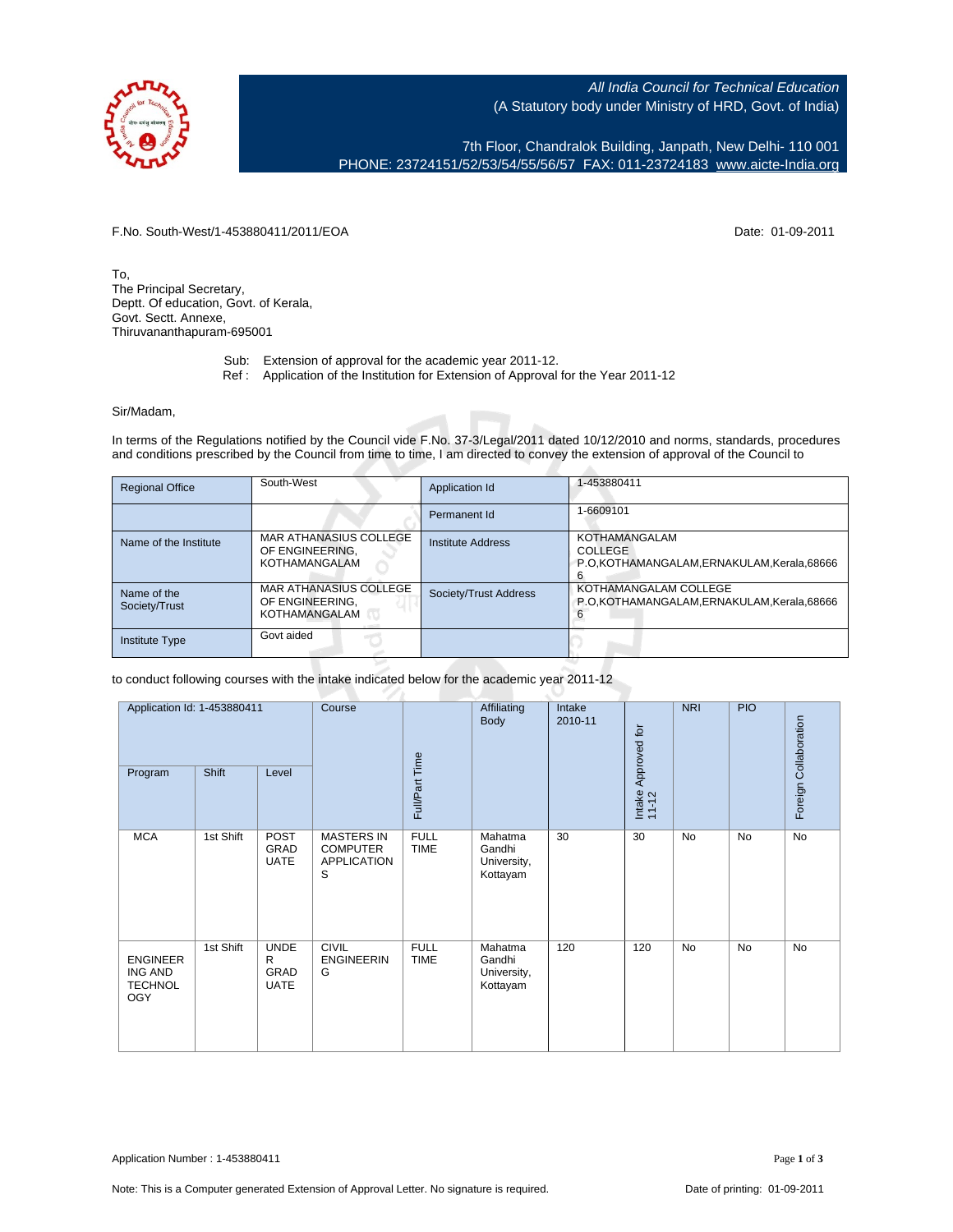All India Council for Technical Education (A Statutory body under Ministry of HRD, Govt. of India)



7th Floor, Chandralok Building, Janpath, New Delhi- 110 001 PHONE: 23724151/52/53/54/55/56/57 FAX: 011-23724183 [www.aicte-India.org](http://www.aicte-India.org)

| Application Id: 1-453880411                                       |           | Course                                         |                                                                                     | Affiliating<br>Body               | Intake<br>2010-11                            |                                | <b>NRI</b>                   | <b>PIO</b> | Foreign Collaboration |           |
|-------------------------------------------------------------------|-----------|------------------------------------------------|-------------------------------------------------------------------------------------|-----------------------------------|----------------------------------------------|--------------------------------|------------------------------|------------|-----------------------|-----------|
| Program                                                           | Shift     | Level                                          |                                                                                     | Full/Part Time                    |                                              |                                | Intake Approved for<br>11-12 |            |                       |           |
| <b>ENGINEER</b><br>ING AND<br><b>TECHNOL</b><br><b>OGY</b>        | 1st Shift | <b>UNDE</b><br>R<br>GRAD<br><b>UATE</b>        | <b>MECHANICAL</b><br><b>ENGINEERIN</b><br>G                                         | <b>FULL</b><br><b>TIME</b>        | Mahatma<br>Gandhi<br>University,<br>Kottayam | 120                            | 120                          | No         | No                    | No        |
| <b>ENGINEER</b><br><b>ING AND</b><br><b>TECHNOL</b><br><b>OGY</b> | 1st Shift | <b>UNDE</b><br>R<br><b>GRAD</b><br><b>UATE</b> | <b>ELECTRICAL</b><br><b>AND</b><br><b>ELECTRONIC</b><br>S<br><b>ENGINEERIN</b><br>G | <b>FULL</b><br><b>TIME</b>        | Mahatma<br>Gandhi<br>University,<br>Kottayam | 120                            | 120                          | No         | No                    | No        |
| <b>ENGINEER</b><br><b>ING AND</b><br><b>TECHNOL</b><br><b>OGY</b> | 1st Shift | <b>UNDE</b><br>R<br>GRAD<br><b>UATE</b>        | <b>ELECTRONIC</b><br>S &<br><b>COMMUNICA</b><br><b>TION ENGG</b>                    | <b>FULL</b><br><b>TIME</b><br>Jh≑ | Mahatma<br>Gandhi<br>University,<br>Kottayam | 60<br>$\overline{1}$<br>Ċ<br>ω | 60                           | No         | No                    | No        |
| <b>ENGINEER</b><br><b>ING AND</b><br><b>TECHNOL</b><br><b>OGY</b> | 1st Shift | <b>UNDE</b><br>R<br>GRAD<br><b>UATE</b>        | <b>COMPUTER</b><br><b>SCIENCE</b><br><b>AND</b><br><b>ENGINEERIN</b><br>G           | <b>FULL</b><br><b>TIME</b>        | Mahatma<br>Gandhi<br>University,<br>Kottayam | 60                             | 60                           | No         | <b>No</b>             | <b>No</b> |
| <b>ENGINEER</b><br><b>ING AND</b><br><b>TECHNOL</b><br><b>OGY</b> | 1st Shift | <b>POST</b><br>GRAD<br><b>UATE</b>             | <b>COMPUTER</b><br>AIDED<br><b>STRUCTURAL</b><br><b>ENGINEERIN</b><br>G             | <b>FULL</b><br><b>TIME</b>        | Mahatma<br>Gandhi<br>University,<br>Kottayam | 18                             | 18                           | No         | No                    | No        |
| ENGINEER<br>ING AND<br><b>TECHNOL</b><br><b>OGY</b>               | 1st Shift | <b>POST</b><br>GRAD<br><b>UATE</b>             | <b>PRODUCTION</b><br>AND<br><b>INDUSTRIAL</b><br><b>ENGINEERIN</b><br>G             | <b>FULL</b><br>TIME               | Mahatma<br>Gandhi<br>University,<br>Kottayam | 18                             | 18                           | No         | No                    | No        |
| <b>ENGINEER</b><br>ING AND<br><b>TECHNOL</b><br><b>OGY</b>        | 1st Shift | POST<br>GRAD<br><b>UATE</b>                    | <b>POWER</b><br><b>ELECTRONIC</b><br>S                                              | <b>FULL</b><br><b>TIME</b>        | Mahatma<br>Gandhi<br>University,<br>Kottayam | 0                              | 18                           | No         | No                    | No        |